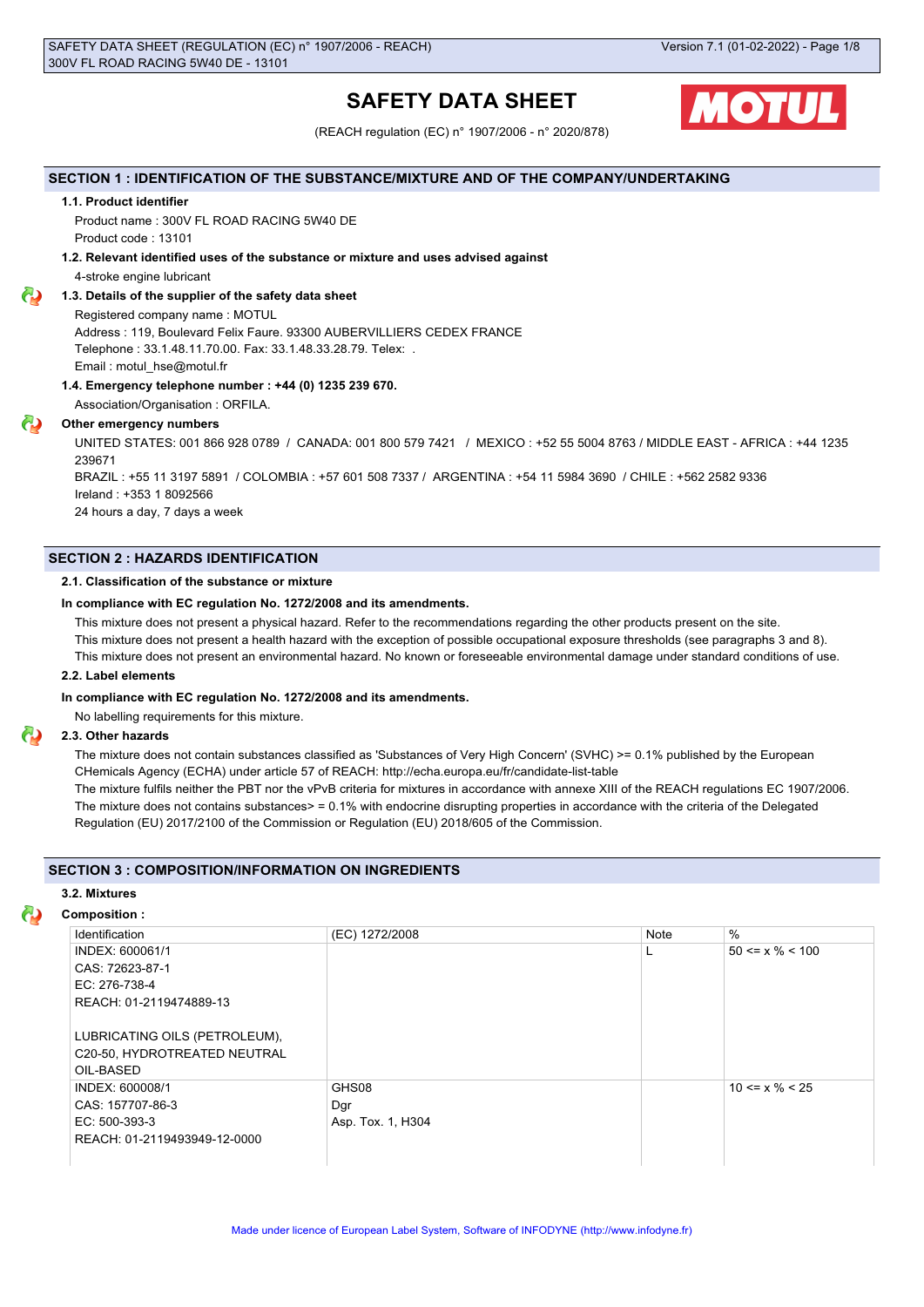| DEC-1-ENE, TRIMERS,<br><b>HYDROGENATED</b> |                   |   |                      |
|--------------------------------------------|-------------------|---|----------------------|
| INDEX: 600577/1                            | GHS08             | L | $1 \le x \% \le 2.5$ |
| CAS: 72623-86-0                            | Dgr               |   |                      |
| EC: 276-737-9                              | Asp. Tox. 1, H304 |   |                      |
| REACH: 01-2119474878-16                    |                   |   |                      |
|                                            |                   |   |                      |
| LUBRICATING OILS (PETROLEUM),              |                   |   |                      |
| C20-50, HYDROTREATED NEUTRAL               |                   |   |                      |
| OIL-BASED                                  |                   |   |                      |
| INDEX: 600577/2                            | GHS08             | L | $1 \le x \% \le 2.5$ |
| CAS: 64742-54-7                            | Dgr               |   |                      |
| EC: 265-157-1                              | Asp. Tox. 1, H304 |   |                      |
| REACH: 01-2119484627-25                    |                   |   |                      |
|                                            |                   |   |                      |
| DISTILLATES (PETROLEUM),                   |                   |   |                      |
| <b>HYDROTREATED HEAVY PARAFFINIC</b>       |                   |   |                      |
| INDEX: 600577/3                            | GHS08             | L | $1 \le x \% \le 2.5$ |
| CAS: 72623-87-1                            | Dgr               |   |                      |
| EC: 276-738-4                              | Asp. Tox. 1, H304 |   |                      |
| REACH: 01-2119474889-13                    |                   |   |                      |
|                                            |                   |   |                      |
| LUBRICATING OILS (PETROLEUM),              |                   |   |                      |
| C20-50, HYDROTREATED NEUTRAL               |                   |   |                      |
| OIL-BASED                                  |                   |   |                      |

## **Specific concentration limits:**

| Identification                | Specific concentration limits | <b>ATE</b>                       |
|-------------------------------|-------------------------------|----------------------------------|
| INDEX: 600061/1               |                               | inhalation: $ATE = 5.53$ mg/l 4h |
| CAS: 72623-87-1               |                               | (dust/mist)                      |
| EC: 276-738-4                 |                               |                                  |
| REACH: 01-2119474889-13       |                               |                                  |
|                               |                               |                                  |
| LUBRICATING OILS (PETROLEUM), |                               |                                  |
| C20-50, HYDROTREATED NEUTRAL  |                               |                                  |
| OIL-BASED                     |                               |                                  |

## **Information on ingredients :**

(Full text of H-phrases: see section 16)

Note L: The carcinogen classification does not apply because the substance contains less than 3 % w/w of dimethyl sulphoxide (DMSO) measured using the IP 346 method.

## **SECTION 4 : FIRST AID MEASURES**

As a general rule, in case of doubt or if symptoms persist, always call a doctor. NEVER induce swallowing by an unconscious person.

#### ര **4.1. description of first aid measures**

## **In the event of exposure by inhalation :**

Remove the victim to fresh air. If the symptoms persist, call a physician.

## **In the event of splashes or contact with eyes :**

Wash immediately and abundantly with water, including under the eyelids.

**In the event of splashes or contact with skin :**

Immediately remove all soiled clothing.

Wash immediately and abundantly with soap and water.

## **In the event of swallowing :**

Seek medical attention, showing the label.

## **4.2. Most important symptoms and effects, both acute and delayed**

No data available.

## **4.3. Indication of any immediate medical attention and special treatment needed**

No data available.

## **SECTION 5 : FIREFIGHTING MEASURES**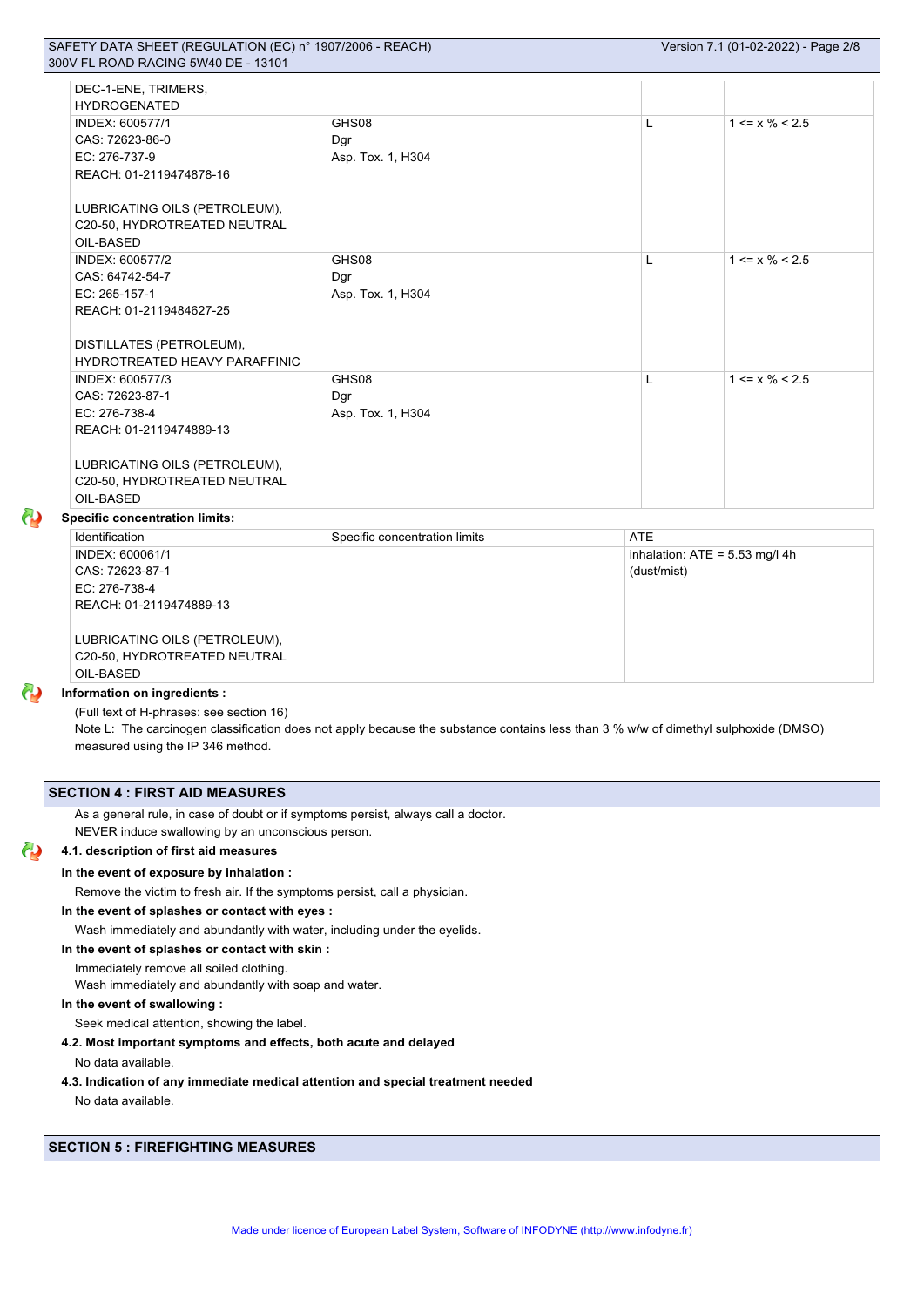Non-flammable.

#### **5.1. Extinguishing media**

## **Suitable methods of extinction**

Dry agent, foam, carbon dioxide.

**Unsuitable methods of extinction**

High volume water jet

## **5.2. Special hazards arising from the substance or mixture**

A fire will often produce a thick black smoke. Exposure to decomposition products may be hazardous to health.

Do not breathe in smoke.

In the event of a fire, the following may be formed :

- carbon monoxide (CO)

- carbon dioxide (CO2)

## **5.3. Advice for firefighters**

No data available.

## **SECTION 6 : ACCIDENTAL RELEASE MEASURES**

## **6.1. Personal precautions, protective equipment and emergency procedures**

Consult the safety measures listed under headings 7 and 8.

Spilled product may make surfaces slippery.

#### **For first aid worker**

First aid workers will be equipped with suitable personal protective equipment (See section 8).

#### **6.2. Environmental precautions**

Contain and control the leaks or spills with non-combustible absorbent materials such as sand, earth, vermiculite, diatomaceous earth in drums for waste disposal.

Prevent any material from entering drains or waterways.

## **6.3. Methods and material for containment and cleaning up**

Clean preferably with a detergent, do not use solvents.

## **6.4. Reference to other sections**

No data available.

## **SECTION 7 : HANDLING AND STORAGE**

Requirements relating to storage premises apply to all facilities where the mixture is handled.

### **7.1. Precautions for safe handling**

Always wash hands after handling.

Do not swallow

Do not get in eyes, on skin, or on clothing.

#### **Fire prevention :**

Prevent access by unauthorised personnel.

Take precautionary measures against static discharges by bonding and grounding equipment.

No smoking.

#### **Recommended equipment and procedures :**

For personal protection, see section 8.

Observe precautions stated on label and also industrial safety regulations.

Ensure good ventilation at the workplace

## **Prohibited equipment and procedures :**

No smoking, eating or drinking in areas where the mixture is used.

Do not breathe fumes, vapour, spray.

## **7.2. Conditions for safe storage, including any incompatibilities**

Store between 5°C and 40°C in a dry, well ventilated place. Only use hydrocarbon-resistant containers, joints and pipes.

#### **Storage**

Keep out of reach of children.

## **Packaging**

Always keep in packaging made of an identical material to the original.

#### **7.3. Specific end use(s)**

No data available.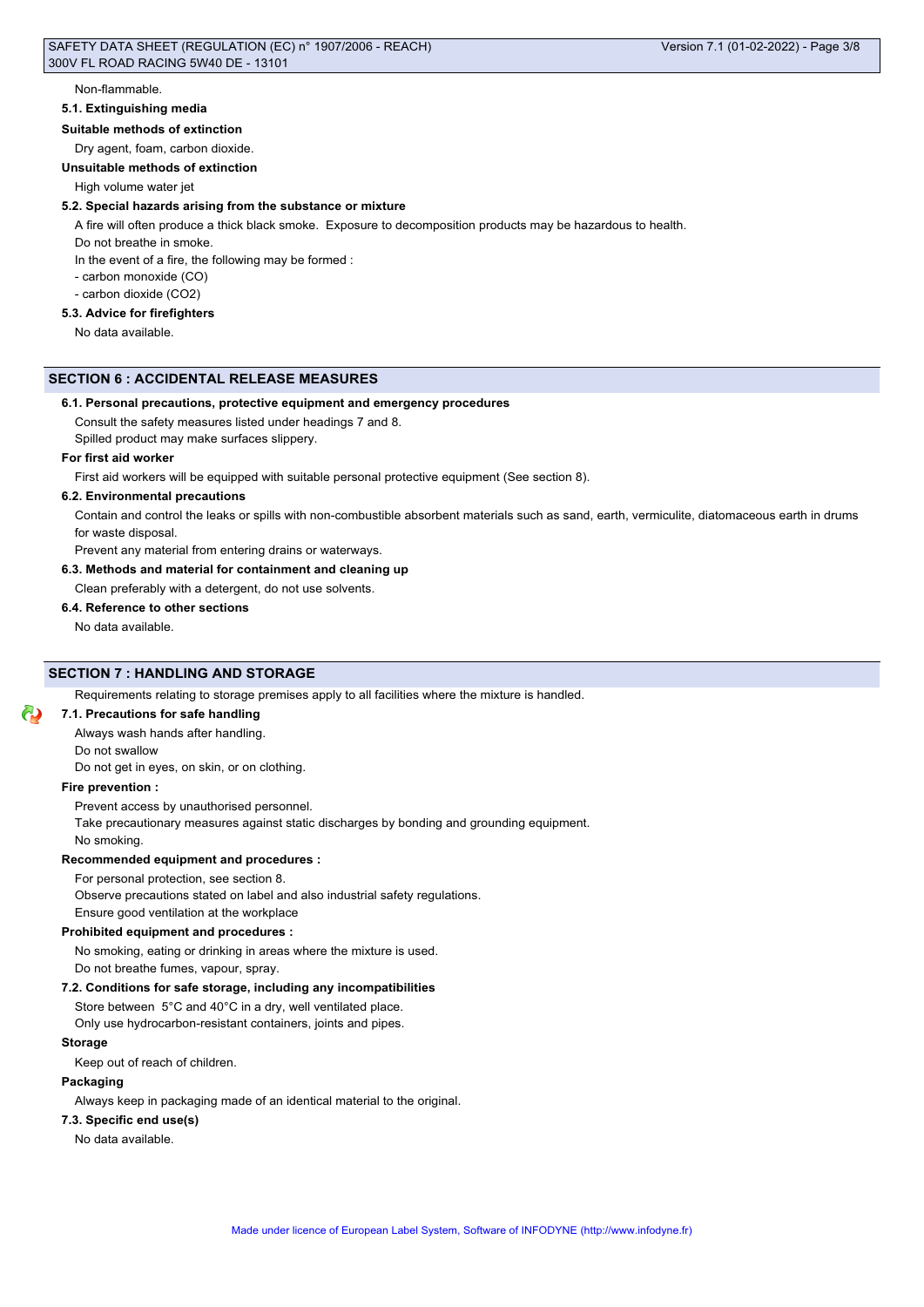## **SECTION 8 : EXPOSURE CONTROLS/PERSONAL PROTECTION**

#### **8.1. Control parameters**

No data available.

## **8.2. Exposure controls**

## **Appropriate engineering controls**

Ensure adequate ventilation, if possible with extractor fans at work posts and appropriate general extraction.

Personnel shall wear regularly laundered overalls.

## **Personal protection measures, such as personal protective equipment**

Use personal protective equipment that is clean and has been properly maintained.

Store personal protective equipment in a clean place, away from the work area.

Never eat, drink or smoke during use. Remove and wash contaminated clothing before re-using. Ensure that there is adequate ventilation, especially in confined areas.

## **- Eye / face protection**

Avoid contact with eyes.

Use eye protectors designed to protect against liquid splashes

Before handling, wear safety goggles in accordance with standard EN166.

## **- Hand protection**

Wear suitable protective gloves in the event of prolonged or repeated skin contact.

Type of gloves recommended :

- Nitrile rubber (butadiene-acrylonitrile copolymer rubber (NBR))

| Glove         | $0.38$ mm |
|---------------|-----------|
| thickness:    |           |
| Break-through | $>480$ mn |
| time:         |           |

#### **- Body protection**

Work clothing worn by personnel shall be laundered regularly.

After contact with the product, all parts of the body that have been soiled must be washed.

## **- Respiratory protection**

Breathing apparatus only when aerosol or spray are formed.

## **SECTION 9 : PHYSICAL AND CHEMICAL PROPERTIES**

## **9.1. Information on basic physical and chemical properties**

| ආ        | <b>Physical state</b>                                    |                |
|----------|----------------------------------------------------------|----------------|
|          | Physical state:                                          | Fluid liquid.  |
| ω        | Colour                                                   |                |
|          | Color:                                                   | brown          |
| 69       | Odour                                                    |                |
|          | Odour threshold:                                         | Not stated.    |
| 69       | <b>Melting point</b>                                     |                |
|          | Melting point/melting range:                             | Not relevant.  |
| 69       | <b>Freezing point</b>                                    |                |
|          | Freezing point / Freezing range :                        | Not stated.    |
| 69       | Boiling point or initial boiling point and boiling range |                |
|          | Boiling point/boiling range:                             | Not relevant.  |
| $\omega$ | Flammability                                             |                |
|          | Flammability (solid, gas):                               | Not stated.    |
| 69       | Lower and upper explosion limit                          |                |
|          | Explosive properties, lower explosivity limit (%):       | Not stated.    |
|          | Explosive properties, upper explosivity limit (%):       | Not stated.    |
| 69       | <b>Flash point</b>                                       |                |
|          | Flash Point Interval:                                    | $FP > 100°C$ . |
| $\omega$ | <b>Auto-ignition temperature</b>                         |                |
|          | Self-ignition temperature :                              | Not relevant.  |
| 69       | <b>Decomposition temperature</b>                         |                |
|          | Decomposition point/decomposition range :                | Not relevant.  |
| ω        | pH                                                       |                |
|          | pH (aqueous solution) :                                  | Not stated.    |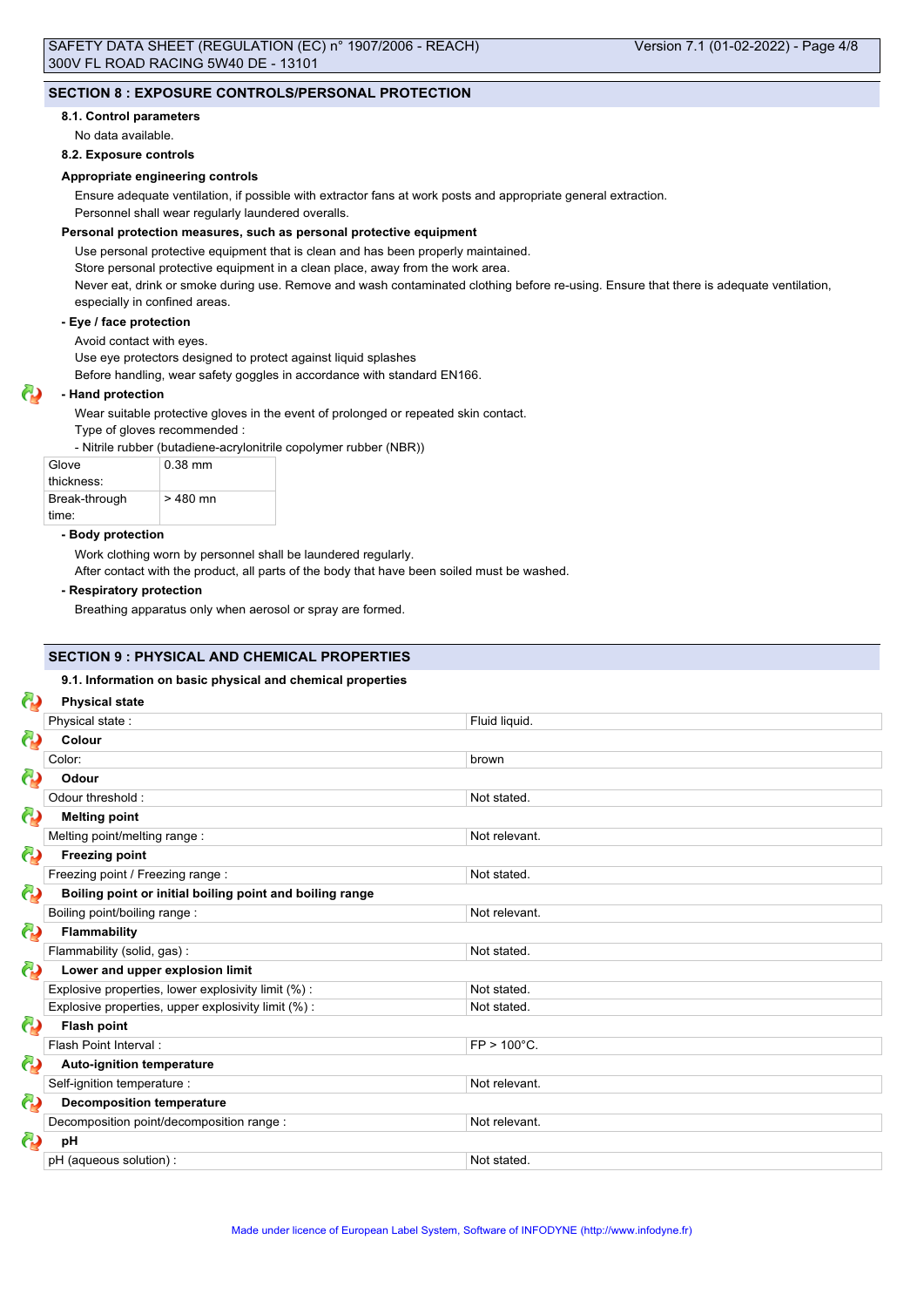|             | $pH$ :                                                    | Not relevant.                  |  |
|-------------|-----------------------------------------------------------|--------------------------------|--|
| $\partial$  | <b>Kinematic viscosity</b>                                |                                |  |
|             | Viscosity:                                                | 77.5 mm <sup>2</sup> /s à 40°C |  |
| ආ           | <b>Solubility</b>                                         |                                |  |
|             | Water solubility:                                         | Insoluble.                     |  |
|             | Fat solubility:                                           | Not stated.                    |  |
| ඟි          | Partition coefficient n-octanol/water (log value)         |                                |  |
|             | Partition coefficient: n-octanol/water :                  | Not stated.                    |  |
| 62          | Vapour pressure                                           |                                |  |
|             | Vapour pressure (50°C):                                   | Not relevant.                  |  |
| 6           | Density and/or relative density                           |                                |  |
|             | Density:                                                  | Not stated.                    |  |
| ආ           | <b>Relative vapour density</b>                            |                                |  |
|             | Vapour density:                                           | Not stated.                    |  |
| $\mathbf Q$ | 9.2. Other information                                    |                                |  |
|             | No data available.                                        |                                |  |
| ବ           | 9.2.1. Information with regard to physical hazard classes |                                |  |
|             | No data available.                                        |                                |  |
| $\bullet$   | 9.2.2. Other safety characteristics                       |                                |  |
|             | No data available.                                        |                                |  |

## **SECTION 10 : STABILITY AND REACTIVITY**

## **10.1. Reactivity**

No data available.

## **10.2. Chemical stability**

This mixture is stable under the recommended handling and storage conditions in section 7.

## **10.3. Possibility of hazardous reactions**

No data available.

## **10.4. Conditions to avoid**

Keep away from heat and from sources of ignition

Take precautionary measures against static discharges.

## **10.5. Incompatible materials**

## Strong oxidants

Acids

## **10.6. Hazardous decomposition products**

- The thermal decomposition may release/form :
- carbon monoxide (CO)
- carbon dioxide (CO2)

## **SECTION 11 : TOXICOLOGICAL INFORMATION**

## **11.1. Information on hazard classes as defined in Regulation (EC) No 1272/2008**

No data available. **11.1.1. Substances**

#### ω **Acute toxicity :**

DEC-1-ENE, TRIMERS, HYDROGENATED (CAS: 157707-86-3) Oral route : LD50 > 2000 mg/kg Species : Rat

LUBRICATING OILS (PETROLEUM), C20-50, HYDROTREATED NEUTRAL OIL-BASED (CAS: 72623-87-1) Oral route : LD50 > 5000 mg/kg Species : Rat OCDE Ligne directrice 401 (Toxicité aiguë par voie orale) Dermal route : 2,000 < LD50 <= 5000 mg/kg

Species : Rabbit OCDE Ligne directrice 402 (Toxicité aiguë par voie cutanée)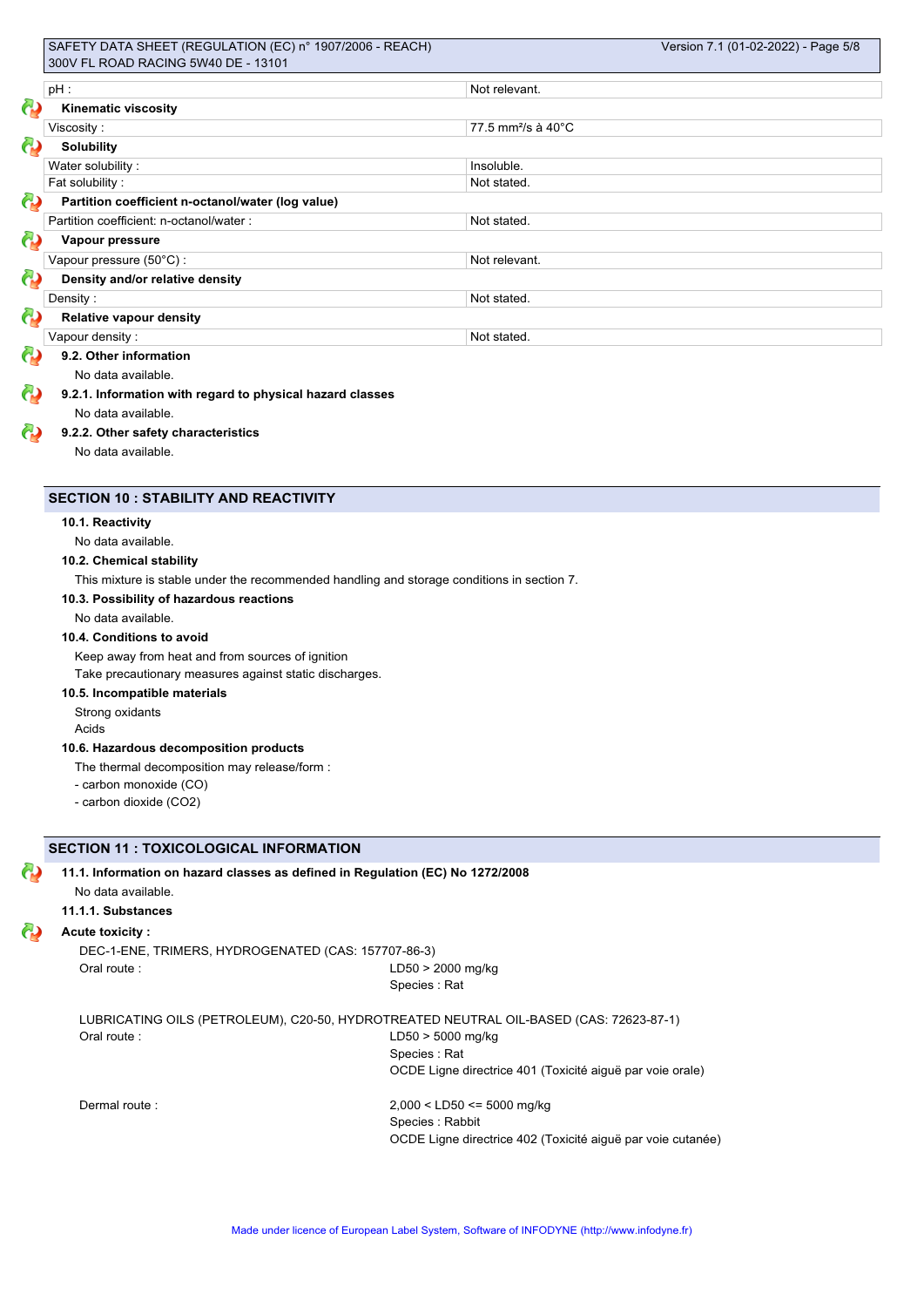| Inhalation route (Dusts/mist): |  |
|--------------------------------|--|
|--------------------------------|--|

 $LC50 = 5.53$  mg/l Species : Rat OCDE Ligne directrice 403 (Toxicité aiguë par inhalation) Duration of exposure : 4 h

## **11.1.2. Mixture**

## **Skin corrosion/skin irritation :**

Repeated or prolonged contact with the preparation may cause removal of natural fat from the skin resulting in non allergic contact dermatitis and absorption through the skin.

## **Aspiration hazard :**

**12.1. Toxicity**

Θ

"Inhalation of vapours may cause irritation of the respiratory system in very susceptible persons." May cause lung damage if swallowed

#### Θ **Monograph(s) from the IARC (International Agency for Research on Cancer) :**

CAS 5989-27-5 : IARC Group 3 : The agent is not classifiable as to its carcinogenicity to humans.

## **SECTION 12 : ECOLOGICAL INFORMATION**

| DEC-1-ENE, TRIMERS, HYDROGENATED (CAS: 157707-86-3) |                                                                                        |
|-----------------------------------------------------|----------------------------------------------------------------------------------------|
| Fish toxicity:                                      | $LC50 > 1000$ mg/l                                                                     |
|                                                     | Duration of exposure : 96 h                                                            |
| Crustacean toxicity:                                | EC50 > 1000 mg/l                                                                       |
|                                                     | Species : Daphnia magna                                                                |
|                                                     | Duration of exposure: 48 h                                                             |
|                                                     | $NOEC = 125$ mg/l                                                                      |
|                                                     | Species : Daphnia magna                                                                |
|                                                     | Duration of exposure : 21 jours                                                        |
| Algae toxicity:                                     | $NOEC = 100$ mg/l                                                                      |
|                                                     | Duration of exposure : 72 h                                                            |
| Aquatic plant toxicity:                             | $ECr50 = 1000$ mg/l                                                                    |
|                                                     | Duration of exposure : 72 h                                                            |
|                                                     | LUBRICATING OILS (PETROLEUM), C20-50, HYDROTREATED NEUTRAL OIL-BASED (CAS: 72623-87-1) |
| Fish toxicity:                                      | $LC50 > 100$ mg/l                                                                      |
|                                                     | Duration of exposure: 96 h                                                             |
|                                                     | OCDE Ligne directrice 203 (Poisson, essai de toxicité aiguë)                           |
| Crustacean toxicity:                                | EC50 > 10000 mg/l                                                                      |
|                                                     | Duration of exposure : 48 h                                                            |
|                                                     | OCDE Ligne directrice 202 (Daphnia sp., essai d'immobilisation immédiate)              |
|                                                     | $NOEC = 10$ mg/l                                                                       |
|                                                     | Duration of exposure : 21 jours                                                        |
|                                                     | OCDE Ligne directrice 211 (Daphnia magna, essai de reproduction)                       |
| Algae toxicity:                                     | ECr50 >= 100 mg/l                                                                      |
|                                                     | Duration of exposure : 72 h                                                            |
|                                                     | OCDE Ligne directrice 201 (Algues, Essai d'inhibition de la croissance)                |
|                                                     |                                                                                        |
| 12.1.2. Mixtures                                    |                                                                                        |

## **12.2. Persistence and degradability**

#### **12.2.1. Substances** ω

DEC-1-ENE, TRIMERS, HYDROGENATED (CAS: 157707-86-3) Biodegradability : Non-rapidly degradable.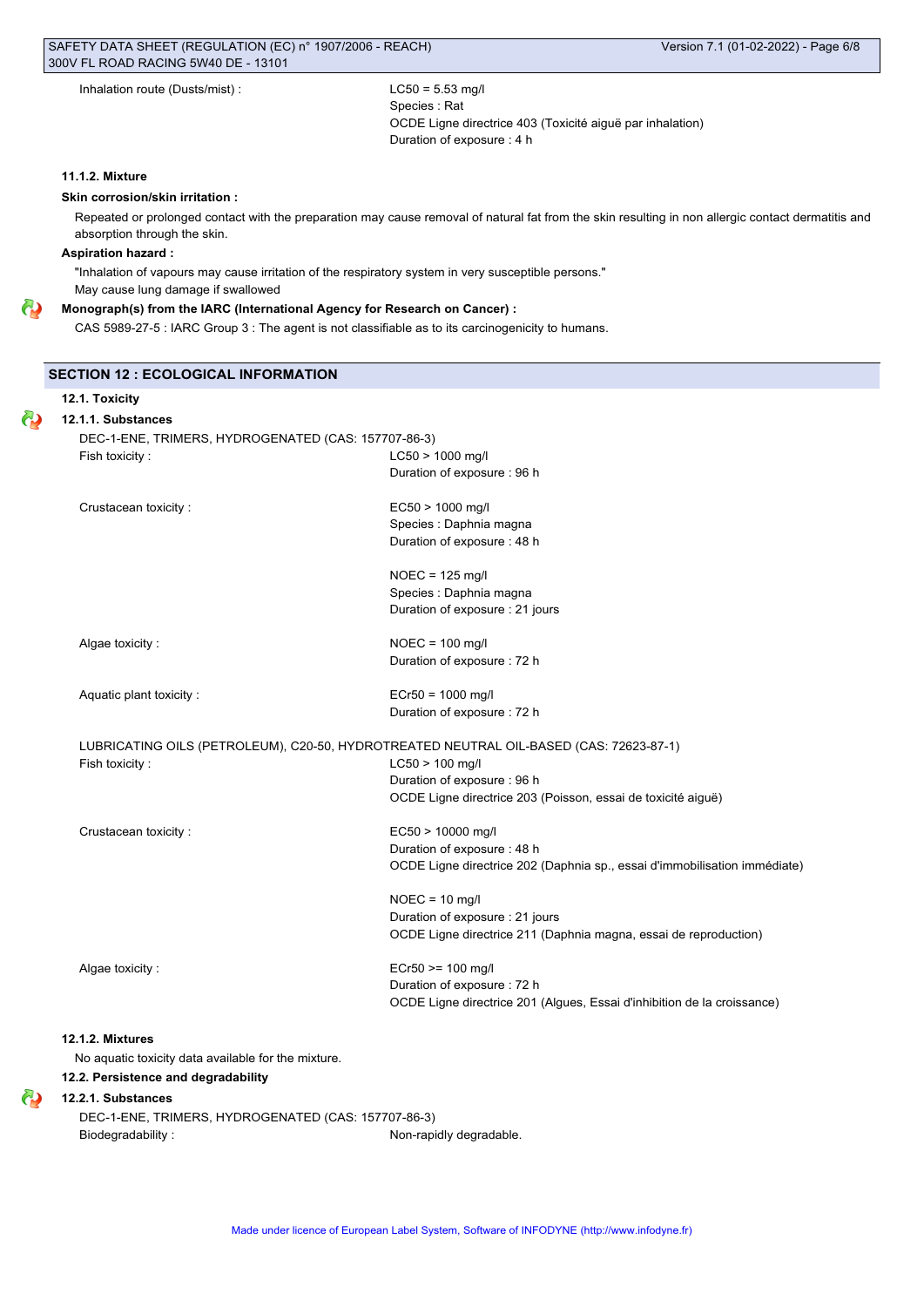LUBRICATING OILS (PETROLEUM), C20-50, HYDROTREATED NEUTRAL OIL-BASED (CAS: 72623-87-1) Biodegradability : Non-rapidly degradable.

### **12.3. Bioaccumulative potential**

## **12.3.1. Substances**

DEC-1-ENE, TRIMERS, HYDROGENATED (CAS: 157707-86-3) Octanol/water partition coefficient : log Koe > 10

#### **12.4. Mobility in soil**

Not very mobile in soil.

The product is insoluble in water and will spread on the surface

## **12.5. Results of PBT and vPvB assessment**

No data available.

## **12.6. Endocrine disrupting properties**

No data available.

## **12.7. Other adverse effects**

Do not dispose of the product in the natural environment, effluents or surface waters.

#### **SECTION 13 : DISPOSAL CONSIDERATIONS**

Proper waste management of the mixture and/or its container must be determined in accordance with Directive 2008/98/EC.

#### **13.1. Waste treatment methods**

Do not pour into drains or waterways.

## **Waste :**

-

-

-

-

-

-

Waste management is carried out without endangering human health, without harming the environment and, in particular without risk to water, air, soil, plants or animals.

Recycle or dispose of waste in compliance with current legislation, preferably via a certified collector or company.

Do not contaminate the ground or water with waste, do not dispose of waste into the environment.

## **Soiled packaging :**

Empty container completely. Keep label(s) on container.

Give to a certified disposal contractor.

## **SECTION 14 : TRANSPORT INFORMATION**

Exempt from transport classification and labelling.

#### **14.1. UN number or ID number**

**14.2. UN proper shipping name**

- **14.3. Transport hazard class(es)**
- **14.4. Packing group**
- **14.5. Environmental hazards**
- **14.6. Special precautions for user**

## **SECTION 15: Regulatory information**

#### **15.1. Safety, health and environmental regulations/legislation specific for the substance or mixture**

#### **- Classification and labelling information included in section 2:**

- The following regulations have been used:
- EU Regulation No. 1272/2008 amended by EU Regulation No. 2021/643 (ATP 16)
- EU Regulation No. 1272/2008 amended by EU Regulation No. 2021/849 (ATP 17)
- **Container information:**

No data available.

**- Particular provisions :**

No data available.